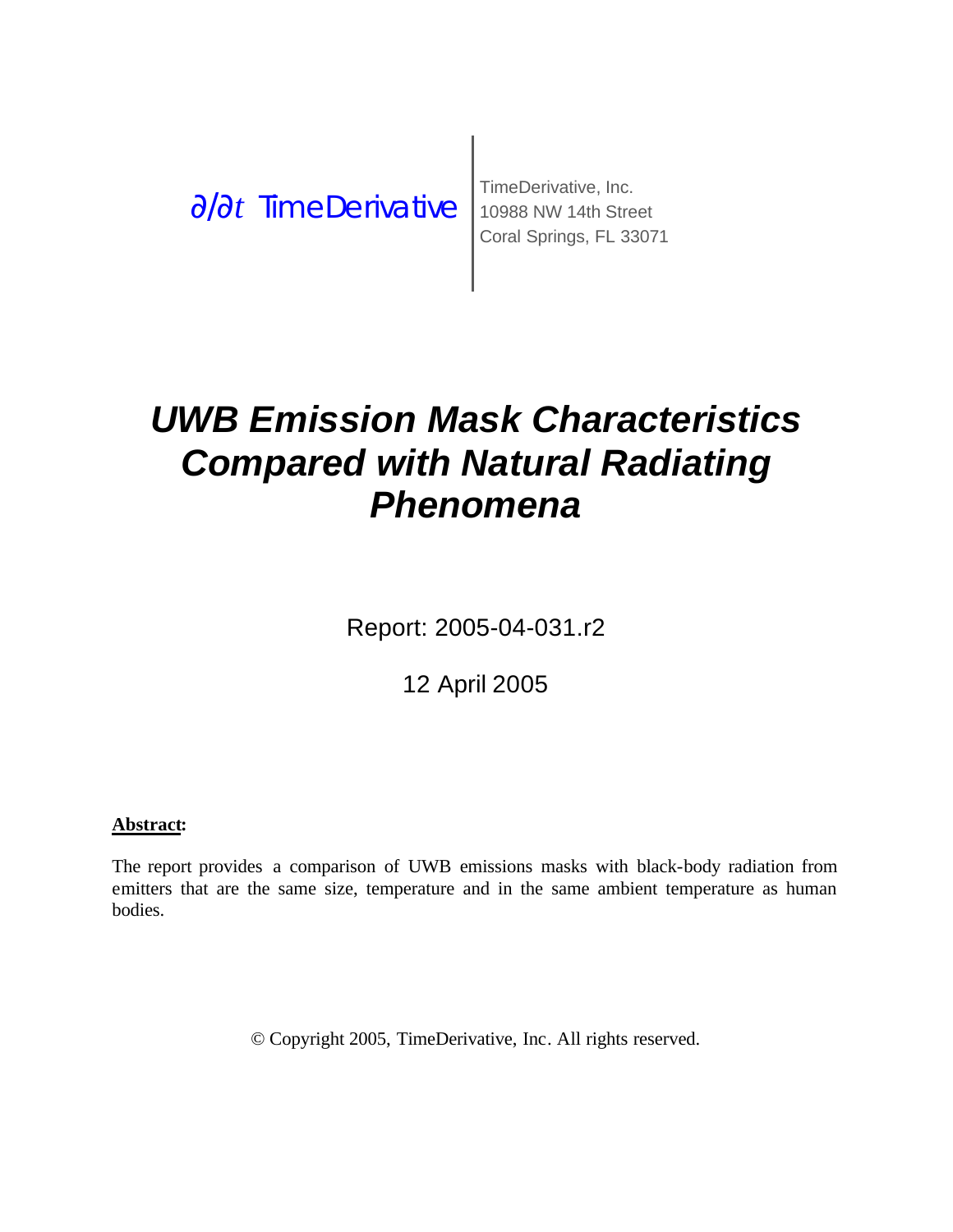#### **Revision History**

| Date        | <b>Description</b>              |
|-------------|---------------------------------|
| 12 Apr 2005 | r0 Initial draft.               |
| 21 Apr 2005 | r1 add detail in -75dBm section |
| 15 Aug 2005 | r2 ITU ref added                |
|             |                                 |
|             |                                 |
|             |                                 |

© Copyright 2005, TimeDerivative, Inc., all rights reserved.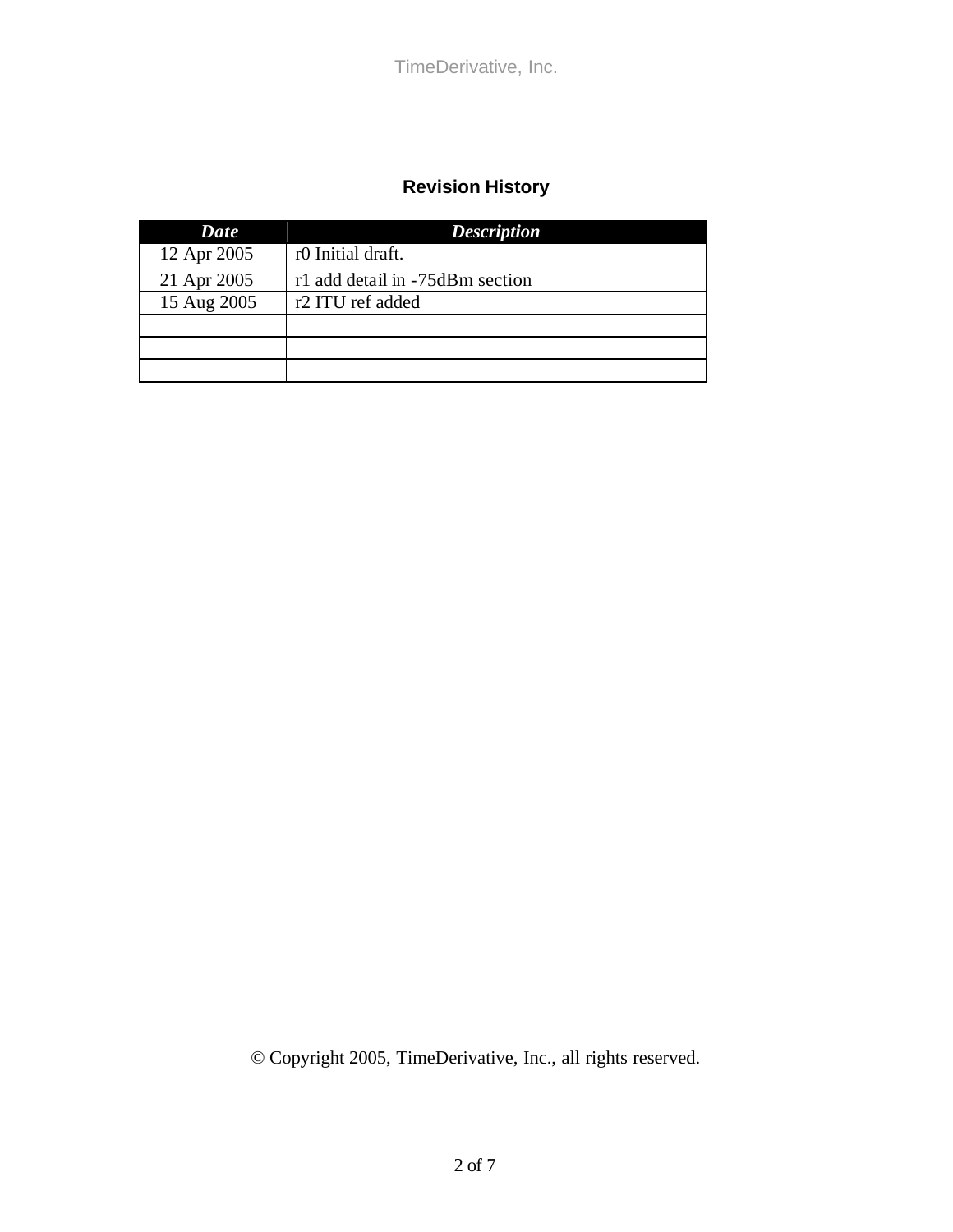# **UWB Emissions Mask Characteristics Compared with Natural Radiating Phenomena**

Kazimierz "Kai" Siwiak, Ph.D., P.E. TimeDerivative, Inc

#### *Abstract*

This study relates to emission characteristics of various masks compared with naturally occurring emissions. Specifically, masks are compared with black-body radiation from human beings to provide a reference level that is within our physical experience. A comparisons is shown between the FCC hand held and vehicular radar emissions masks, and the CEPT outdoor slope emission mask, and natural occurring radiation from human beings. The limit levels proposed by the RAS are very stringent, and commensurate with natural radiation from people.

### *Introduction*

The FCC hand-held mask and the Outdoor Slope mask are compared with a black-body radiator operating at the same power level, the same temperature, and immersed in the same ambient condition as a human body. This material was presented in ITU-R Task Group 1/8 on UWB [ITU-R/329 2005]. The comparisons provide guidance in relating UWB emissions mask levels to the aggregate radiation of one or several human beings.

## *Discussion*

The human body radiates like a "black body" emitter across all frequencies, including the RF spectrum in which UWB devices operate. The body radiates at *Tbody* and absorbs radiation at *Tambient* and Stephan's Law shows that the total power radiated by a human body is thus

$$
P_{total} = \mathbf{S}A\mathbf{\varepsilon}(T^4_{body} - T^4_{ambient})\tag{1}
$$

where  $s = 5.57 \times 10^{-8}$  W/m<sup>2</sup>K<sup>4</sup> and A=1 m<sup>2</sup> for the combined torso and head emitting surface area. The emissivity of the human body is known to be at least  $\varepsilon$ =0.98 [Dziuban 2002]. At an ambient temperature of 15°C ( $T_{ambien}$  = 283.15 Kelvin) and a body temperature of 37°C ( $T_{body}$  = 310.15 Kelvin) the net total body emission is about  $P_{total} = 131$  watts. While different values may be obtained for different body surface areas and for different ambient temperatures, the value of 131 W (or approximately 2,700k calories per day) serves as a useful reference level for further discussion.

Measurements of human body temperatures using RF thermography techniques at decimeter frequencies, see [Obukhova 1992], show that the human body radiation follows the black body emissions curve even at radio frequencies. The curve is given by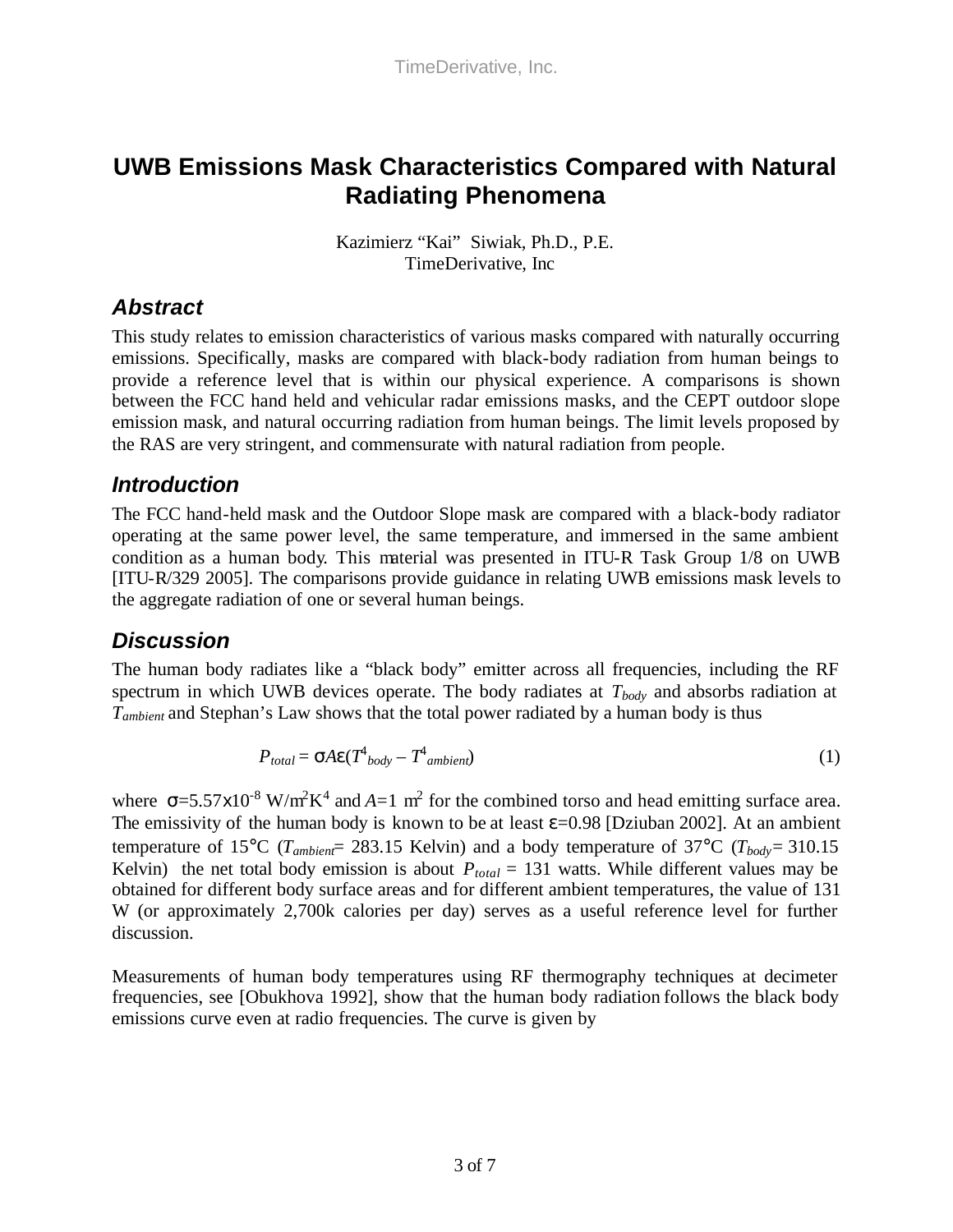$$
P(T) = \frac{2\pi hf^3}{c^2 (e^{hf/kT} - 1)}
$$
 W/m<sup>2</sup>/Hz (2)

where  $h=6.63\times10^{-34}$  J sec,  $k=1.38\times10^{-23}$  J/K,  $c=299,792,458$  m/s and *f* is in Hz. The peak radiation occurs near 24,000 GHz. The radiated power spectral density (PSD) from one human body is

$$
P_{humanPSD} = A[P(T_{body}) - P(T_{ambient})] \quad W/Hz
$$
\n(3)

When integrated over all frequencies, and with the body emissivity factor and body area, Eq (3) gives the same 131 W as Eq (1). At frequencies below about 20,000 GHz human body radiation can be closely approximated by

$$
P_{body} = 20\log(f_{GHz}) - 106.7 \text{ dBm} / \text{MHz}
$$
\n
$$
\tag{4}
$$

We can now consider a human body as an " equivalent black-body radiator" operating at the same power level, the same temperature, and immersed in the same ambient condition as a human body. Figure 1 shows the exact single body radiation Eq (2) curve, and the Eq (3) approximation.



**Figure 1.** Human radiation and RAS-desired levels compared with UWB Masks.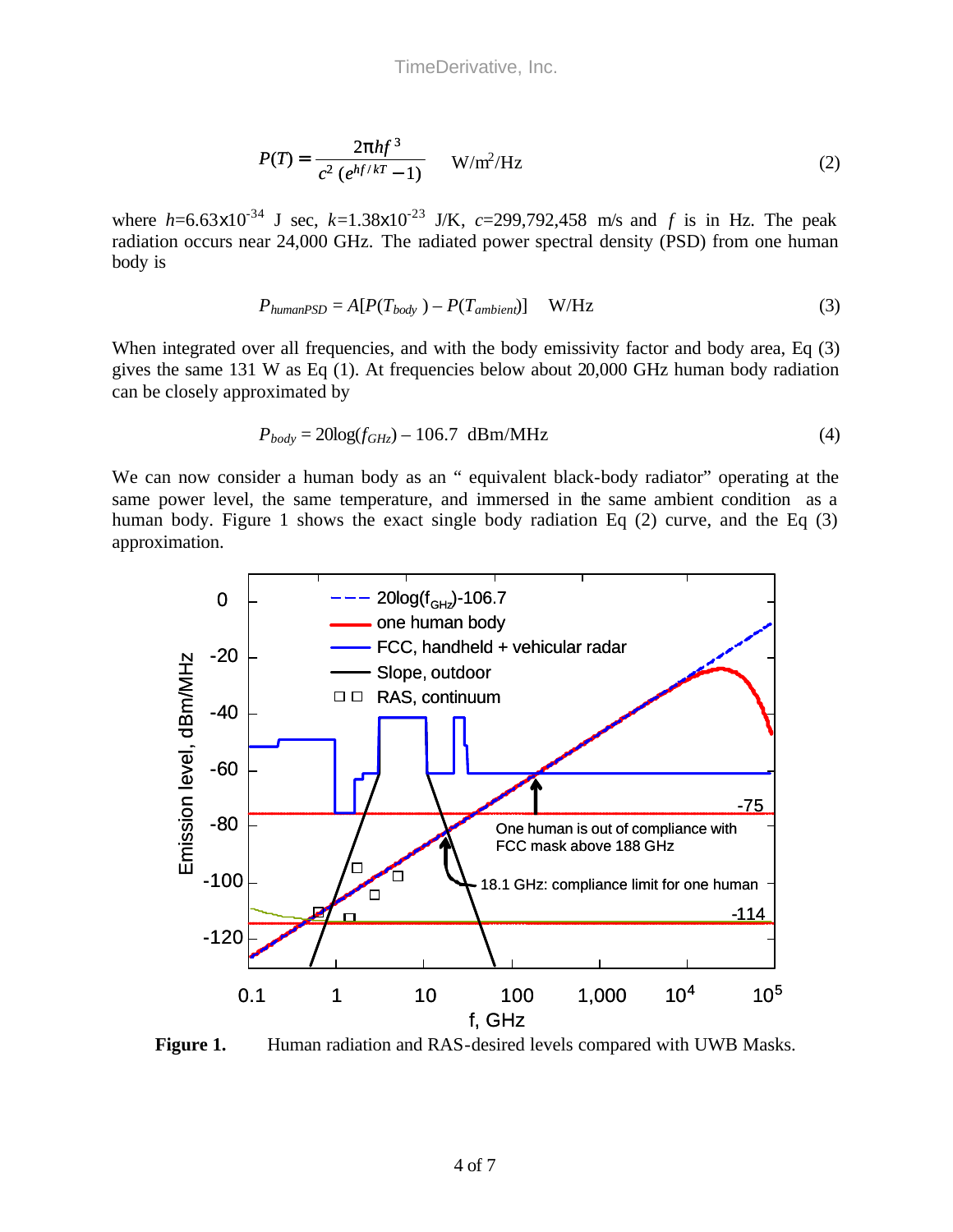The Figure also depicts the RAS (Radio Astronomy Service) desired limits for continuum observations, see Table A7-4 from [RAS 2005], by the square symbols in Figure 1.

The RAS requirements are indeed quite severe, with several points occurring below human-like black-body radiation at the same frequencies. Figure AA1 shows the FCC hand-held and vehicular radar (22-29 GHz) UWB masks, and the Indoor Slope mask. Radiation from one human radiator is "out of compliance" with the FCC mask at frequencies above 188 GHz. This same human emits more than the Indoor Slope Mask would permit at frequencies above 18.1 GHz.



Figure 2. Human radiation compared with UWB Masks.

The world human population densities, see [Wikipedia 2005], vary from one person per  $km^2$  on Pitcairn Island, to 31 per km<sup>2</sup> in the US; 131 per km<sup>2</sup> in the European Union; 6,300 per km<sup>2</sup> in Singapore and Hong Kong; and as high as  $17,700$  per km<sup>2</sup> in Macao. The average density of human beings on Earth (including oceans) is 13 beings per km<sup>2</sup>. These human body densities suggest natural aggregation values for a physical reference when comparing with UWB emissions mask levels. The human radiation is given by

$$
P_{limit} = 20 \log(f_{GHz}) - 106.7 + 10 \log(N) \, \text{dBm} / \text{MHz}
$$
\n(5)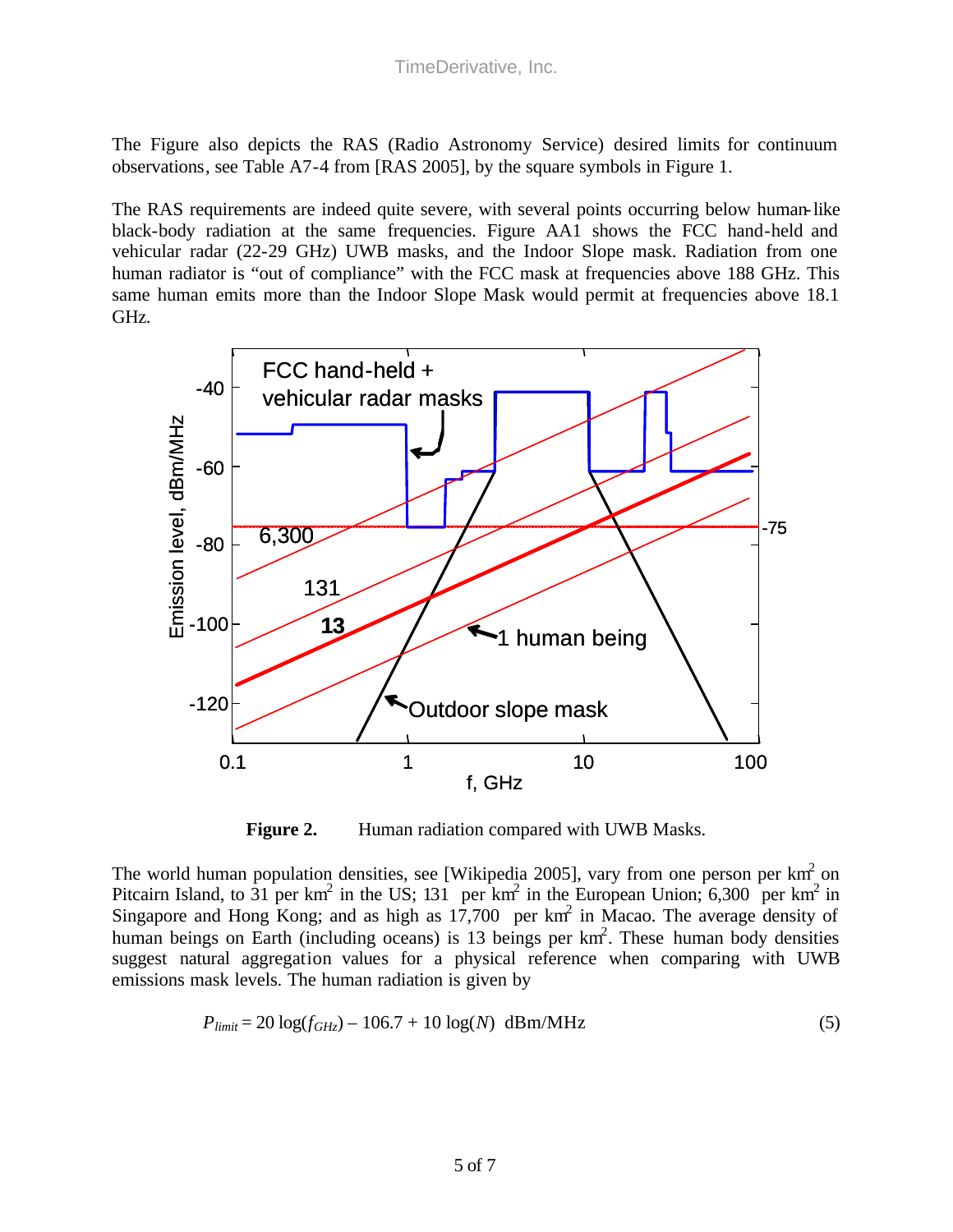Figure 2 portrays the FCC handheld mask and the Outdoor Slope mask along with the aggregate characteristic radiation from *N*=1, 13, 131, and 6,300 human beings. These values of *N* correspond to population densities discussed earlier.

### *The -75 dBm/MHz Reference Level*

A reference value of -75 dBm/MHz is also depicted in Figure 2. A -75 dBm/MHz emitter at 1 GHz (lowest point in FCC mask) encounters 42.0 dB propagation attenuation at 3 meters distance, thus develops -110.1 dBm/MHz in the input of a test receiver having a measurement antenna gain of 6.91 dBi (for example, an AH Systems SAS-571 double ridge guide horn), see the sample calibration values in Table 1.

| .          | Saill Callotation of BLW 971 toot antonna at 1 and 9 |              |
|------------|------------------------------------------------------|--------------|
| Frequency, | Gain at 1 m,                                         | Gain at 3 m, |
| GHz        | dBi                                                  | dBi          |
|            | 6.90                                                 | 6.91         |
|            | 9.67                                                 | 9.76         |
| 5.5        | 9.91                                                 | 11.56        |
| 10.5       | 11.54                                                | 12.32.       |

Table 1. Gain calibration of SAS-571 test antenna at 1 and 3 m measuring distance.

The calibrated test set receiver might comprise an Agilent A4440E spectrum analyzer which has a specification sheet noise figure of about 26 dB at 1 GHz. This results in a noise floor that is [-  $174+10\log(1 \text{ MHz})+26$  = -88 dBm, thus the -75 dBm/MHz EIRP signal would be 22.1 dB below the spectrum analyzer noise floor. The noise figure of the receiver system can be coaxed down by using a pair of low noise amplifiers between the antenna and the spectrum analyzer. Assuming a cable loss of 0.2 dB between the horn antenna and the amplifiers, amplifier noise figures of 2.2 dB, and gain per amplifier of 21 dB, the system noise figure becomes

NF=10log[102.2/10 + (102.2/10 -1)/1021/10+ (1026/10 -1)/1021/101021/10] + 0.2 dB =2.5 dB (2)

This improves test receiver system sensitivity by  $26-2.5 = 23.5$  dB, and the  $-75$ dBm/MHz EIRP signal at 1 GHz would have a 1.4 dB signal to noise ratio, so would show as a discernable 3.8 dB noise rise in the spectrum analyzer. Moving the test antenna to a 1 m measurement distance would increase the field strength by  $20\log(3/1)=9.5$  dB, improving the signal to noise ratio to about 11 dB. At a 1 m distance this is a near field measurement, but the result is discernable using only slightly heroic means.

#### *Summary and Conclusions*

A comparison has been made been the emission levels of natural black-body radiators and Several UWB emissions masks. The natural Black-body radiators are the same size, and are at the same temperature as human beings, and are immersed in a room temperature ambient level. The human-like black body radiators emit at levels above the limits sought by the RAS, and exceed the CEPT outdoor mask above 18 GHz, and exceed the US limits above 188 GHz. The